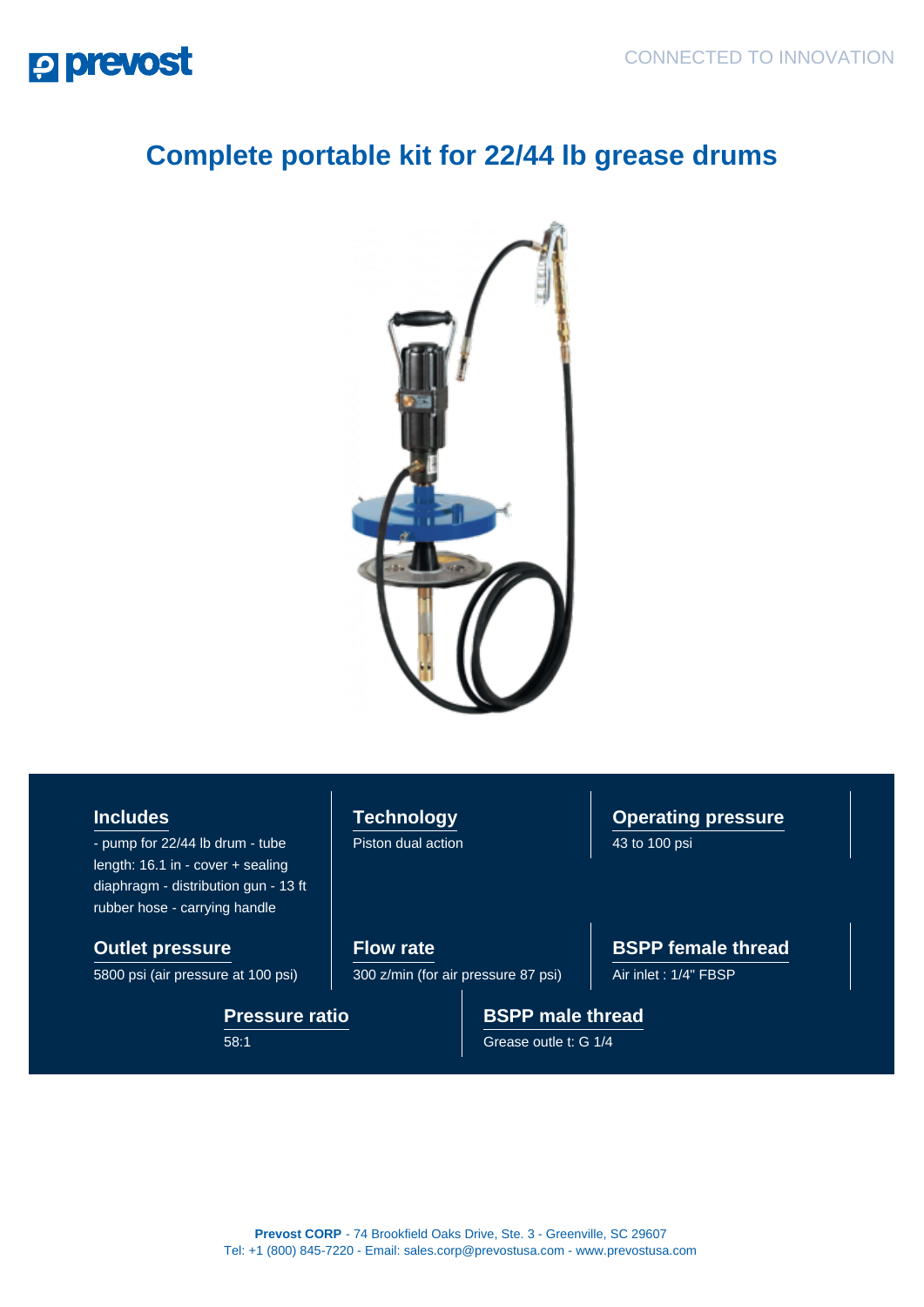

| <b>Description</b> |                                                                                                                                         |  |  |
|--------------------|-----------------------------------------------------------------------------------------------------------------------------------------|--|--|
| <b>Reference</b>   | <b>Includes</b>                                                                                                                         |  |  |
| <b>EPG KR20</b>    | - pump for 22/44 lb drum - tube length: 16.1 in - cover + sealing<br>diaphragm - distribution gun - 13 ft rubber hose - carrying handle |  |  |
| <b>EPG KRF20</b>   | Complete portable kit for 22/44 lb grease drums with FRL                                                                                |  |  |
| <b>EPG KRFC20</b>  | Complete portable kit for 22/44 lb grease drums with FRL and<br>transport cart                                                          |  |  |



| <b>Dimensions</b> |      |             |      |  |  |
|-------------------|------|-------------|------|--|--|
| <b>Reference</b>  | A mm | <b>B</b> mm | C mm |  |  |
| <b>EPG KR20</b>   | 680  | 410         | 280  |  |  |
| <b>EPG KRF20</b>  | 680  | 410         | 280  |  |  |

**Prevost CORP** - 74 Brookfield Oaks Drive, Ste. 3 - Greenville, SC 29607 Tel: +1 (800) 845-7220 - Email: sales.corp@prevostusa.com - www.prevostusa.com